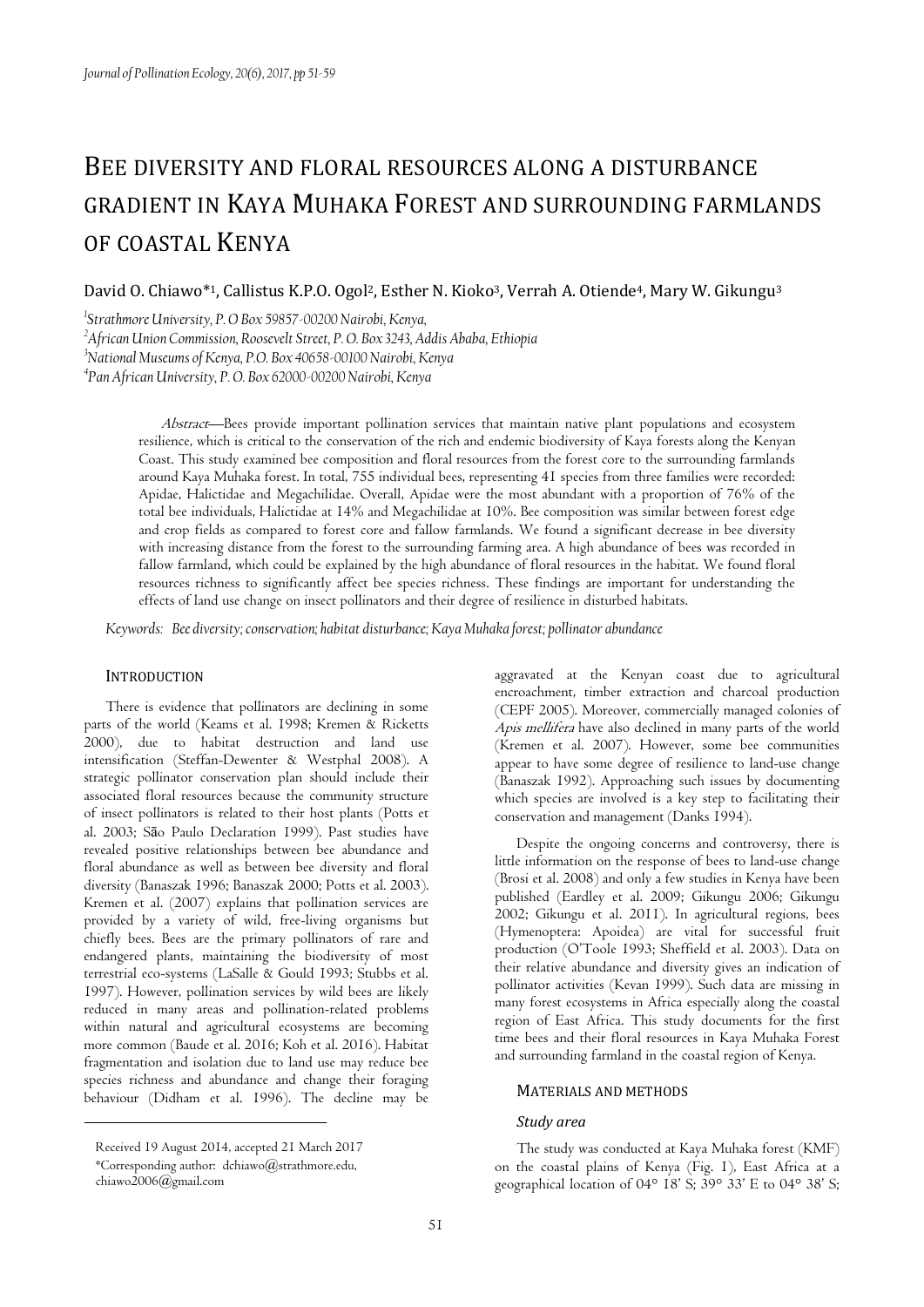

FIGURE 1: Study area and satellite map of sampling points.

39° 53' E and surrounding farmlands. Kaya forests are residual patches of once extensive diverse lowland forest of Eastern Africa. It is a protected area and managed by Coastal Forest Conservation Unit (CFCU) of National Museums of Kenya (NMK) in conjunction with the local community. KMF covers about 130-150 ha and is located 32 km South of Mombasa town at an altitude of 20 - 40 m ASL.

#### *Biodiversity of the coastal forests*

The coastal forest stretches from Kenya to Tanzania and Islands of Zanzibar and Pemba, hosting more than 4,500 plant species and 1,050 plant genera with around 3,000 species and 750 genera occurring in the forest. At least 400 plant species are endemic to the forest patches and about another 500 are endemic to the intervening habitats that make up 99 percent of the eco-region area (WWF-US, 2003). They are botanically diverse with a high conservation value, consisting of regionally endemic climbers, shrubs, herbs, grasses and sedges (Burgess et al. 2000). The coastal forests are also known for high endemism of invertebrate groups such as millipedes, molluscs and forest butterflies (Burgess et al. 2000). KMF is known for a high Lepidoptera diversity and endemism (Lehmann & Kioko 2005). More than half of Kenya's rare plants occur in the coastal region, many in the Kayas. The flora of the forest is either vulnerable or endangered (TFCG 2007).

## *Farmlands*

The surrounding farmlands are characterised by smallscale farming of subsistence crops, mainly cassava, cowpea, maize and rice. Also pigeon pea is sparsely distributed in these farms. Major commercial crops include coconut, citrus, cashew nut and mangoes. Cashew nuts and mangoes occupy major parts of the fallow farmlands. The latter is characterised by a mix of open grasslands, shrubs, mango and cashew nut trees. Farmlands close to settlements are dominated by coconut plantations.

#### *Data collection*

Data was collected in four habitat types, forest core, forest edge, fallow farmlands and crop fields. The forest core of Kaya Muhaka Forest was characterised by dense tree cover and a thick canopy. Forest edge was the transition from forest vegetation to fallow farmland. Fallow farmland was characterized by uncultivated land with wild herbaceous plants, stands of mango trees and cashew nuts while farmlands were cultivated areas. Two main transects, each 2.5 km long, were established from the forest core through the forest edge, fallow farmland to crop fields. Increasing distance from the forest to crop field was characterised by increased disturbance including uncontrolled habitat burning, human settlement, un-planned access routes and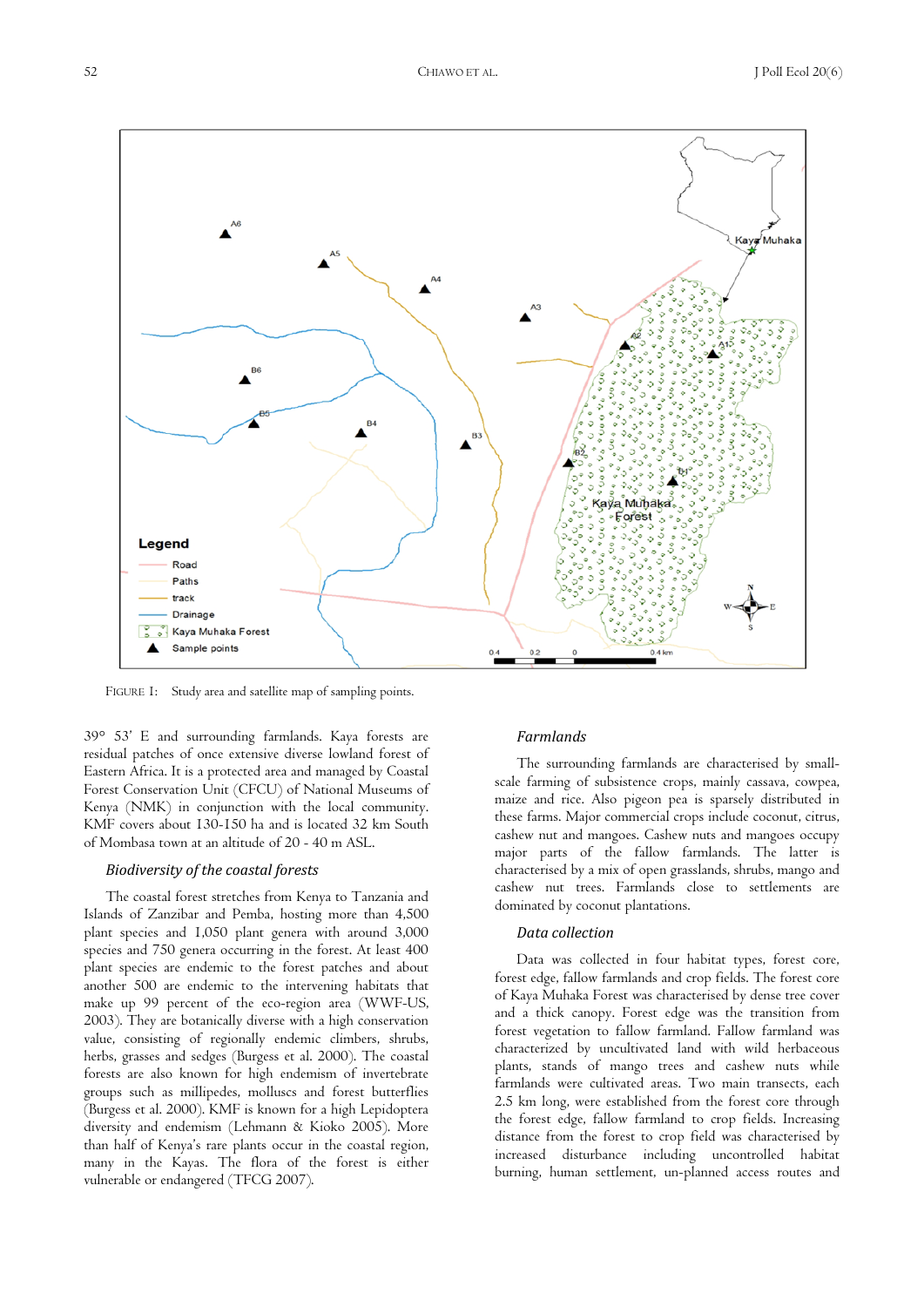TABLE 1: GPS coordinates of sampling points of bees in Kaya Muhaka Forest and surrounding farmlands.

|                | N                   | F.                   |                | N                   | E        |
|----------------|---------------------|----------------------|----------------|---------------------|----------|
| ΑI             | 4.1972 <sup>°</sup> | 39.3159°             | ВI             | 4.2016 <sup>°</sup> | 39.3144° |
| A2             | 4.1968°             | 39.3141 <sup>°</sup> | B <sub>2</sub> | 4.2008°             | 39.3130° |
| A <sub>3</sub> | 4.1965 <sup>°</sup> | 39.3117°             | B <sub>3</sub> | $4.2002^{\circ}$    | 39.3102° |
| A4             | 4.1957°             | 39.3091°             | B4             | 4.1997 <sup>°</sup> | 39.3075° |
| A5             | 4.1948°             | 39.3064°             | B.5            | 4.1993 <sup>°</sup> | 39.3045° |
| A6             | $4.1940^{\circ}$    | 39.3036°             | В6             | $4.1990^{\circ}$    | 39.3018° |

planting of some crops with no floral benefit to the pollinators. Six sampling points were located along each transect at intervals of 0.5 km. A set of 3 parallel belt transects, 50 m long and 2 m wide (50 m  $\times$  2 m) were laid at each sampling point across the main transects. Belt transects are most effective active sampling methods for bees (Banaszak 1996). A total of 12 sampling points (Tab. 1 and Fig. 1) and 36 belt transects were established and surveyed. Each belt transect was surveyed three times per month from April to September 2010 covering the wet and the dry period. To adequately sample species with different diurnal patterns, sampling was done between 8.30 a.m. – 12.30 a.m. and 2.00 p.m. – 4.00 p.m. during sunny and partly cloudy days.

All foraging bees encountered along the 50 m  $\times$  2 m belt transects were collected using sweep nets (hand netting) within a standard 20 minute sampling time per belt for diversity and abundance data as described by Potts et al. (2003) and Banaszak (1996). The total number of bee individuals collected during the sampling period was considered as an estimate of bee abundance at each sampling point (Diego & Simberloff 2002). Individual bee samples were coded to be able to associate them with their habitats and floral resources. Bee collections for each day were pinned and later identified at NMK. To assess floral richness at each site, the number of understory plant species with open flowers was recorded at each sampling point. Samples of plants visited by bees were pressed and given the same code as the corresponding bee to correctly document bee-plant association (Gikungu 2006; Gikungu et al. 2011). Plant materials were taken to NMK Herbarium for expert identification.

## *Data analysis*

Diversity was determined based on number of individual species; α Shannon's diversity index. Evenness index (J) was used to measure the relative abundance of bees in the study area. Renyi diversity profiles were used to visually compare bee diversity of the habitats, a higher profile along the entire range from (alpha  $= 0$ ) to (alpha  $=$  Inf.) is considered to be more diverse (Kindt & Coe 2005). Renyi evenness profiles were used to visually compare bee evenness of the habitats, a profile higher than others along the entire range is considered more even.

Cluster analysis was used to analyse the ecological distance among the habitats to depict their similarity in bee

species composition. One-way ANOVA was used to compare the diversity and relative abundance of insects among habitats (forest core, forest edge, fallow farmland and crop fields). The relationship between bee species richness and floral resources richness was tested using simple linear regression analysis. Simple linear regression was also used to test the effect of increasing distance from forest core to crop fields on bee species diversity, richness and abundance. Analysis was done using R (R Development Core Team 2011).

#### RESULTS

#### *Bee richness and abundance*

A total of 755 bee individuals were collected on 60 days of the 6 months sampling period. About 41 bee species from 3 families (Apidae 76%, Halictidae 14% and Megachilidae 10%) were recorded (Tab. 2). Bee species richness decreased gradually from crop fields, forest edge, fallow farmland, to forest core (Fig. 2). Fallow farmlands had the highest overall bee abundance followed by crop fields then forest edge. Forest core recorded the least number of bee individuals (Fig. 3).

## *Effect of increasing distance from forest core on bee diversity and abundance*

We recorded high bee species diversity at 0.5 km and 1.5 km from the centre of the forest. Bee diversity increased gradually with decreasing distance to forest core which was considered a no disturbance area. Bee diversity was measured by Shannon diversity index (H'). Bee diversity in fallow farmland at I km distance from the forest core was  $H' =$ 2.673, while at 1.5 km it was H'= 2.668, at 2 km H = 2.300, and at 2.5 km in crop field it was  $H' = 1.883$ . The lowest diversity was recorded at 0 km (forest core), with H' = 1.571. Distance away from forest had significant effect on bee diversity ( $F_{1,4} = 10.705$ ,  $P \le 0.05$ ). The highest bee abundance was recorded at 0.5 km (forest edge) and 1 km (fallow farmland) from the forest core. There was a marked reduction in bee abundance beyond 1 km from the forest core. Increasing distance from forest core had no significant effect on total bee abundance ( $F_{1,4} = 0.389$ ,  $P > 0.05$ ).

# *Effect of habitat and floral resources on bee composition*

Crop fields and forest edge had similar bee species' composition. Fallow farmland shared more species with crop fields and forest edge than forest core, as shown by the cluster analysis (Fig. 4). Several floral resources, common in fallow farmlands and crop fields were visited by many bee species and were considered important flora for bees in the area, e.g. Agathisanthemum bojeri, Crotalaria emarginata, Truimfetta rhomboidea, Cajanus cajan, Rhynchosia velutina, Julbernardia magnistipulata, Hyptis suaveolens, Eriosema glomeratum and Waltheria indica (Tab. 2). The most abundant floral resource was Agathisanthemum bojeri; it was abundant at the forest edge. Floral richness declined gradually from the forest edge to crop fields. The highest richness was recorded at the forest edge followed by fallow farmlands then crop fields. The lowest floral resource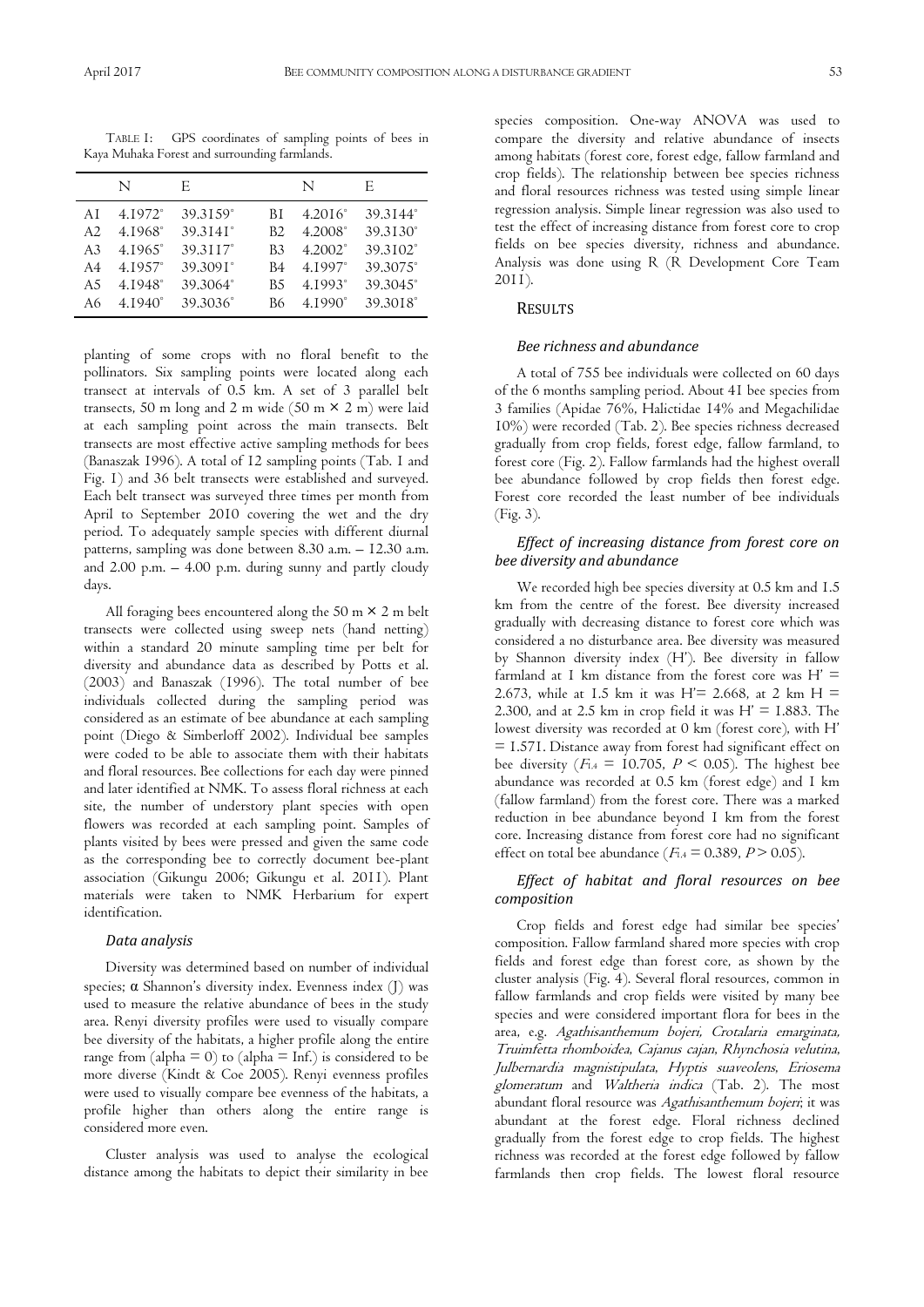| Bee Family | Bee species                      | Number of<br>individuals<br>encountered | Floral resources                           |
|------------|----------------------------------|-----------------------------------------|--------------------------------------------|
| Apidae     | Amegilla mimadvena               | $\overline{4}$                          | Hibiscus surattensis                       |
|            | Amegilla sp. I                   | 39                                      | Agathisanthemum bojeri                     |
|            |                                  |                                         | Julbernardia magnistipulata                |
|            |                                  |                                         | Rhynchosia velutina                        |
|            |                                  |                                         | Vernonia cinerea                           |
|            | Apis mellifera                   | 59                                      | Abutilon zanzibaricum                      |
|            |                                  |                                         | Agathisanthemum bojeri                     |
|            |                                  |                                         | Julbernardia magnistipulata                |
|            |                                  |                                         | Ludwigia sp.                               |
|            |                                  |                                         | Nesaea radicans                            |
|            |                                  |                                         | Sorindeia madagascariensis                 |
|            |                                  |                                         | Tridax procumbens                          |
|            | Braunsapis sp.                   | 33                                      | Cocos nucifera                             |
|            |                                  |                                         | Crotalaria emarginata Benth                |
|            |                                  |                                         | Hoslundia opposita                         |
|            |                                  |                                         | Paulinia pinata                            |
|            | Ceratina sp. I                   | 22                                      | Allophylus rubifolius                      |
|            |                                  |                                         | Hoslundia opposita                         |
|            | Ceratina sp. 2                   | 7                                       | Agathisanthemum bojeri                     |
|            |                                  |                                         | Tridax procumbens                          |
|            | Ceratina sp. 3                   | 163                                     | Allophylus rubifolius                      |
|            |                                  |                                         | Eriosema glomeratum                        |
|            |                                  |                                         | Gossypioides kirkii                        |
|            |                                  |                                         | Paulinia pinata                            |
|            |                                  | 19                                      | Waltheria indica                           |
|            | Ceratina sp. 4<br>Ceratina sp. 5 | Ι                                       | Agathisanthemum bojeri<br>Waltheria indica |
|            | Ceratina sp. 6                   | $\overline{4}$                          | Agathisanthemum bojeri                     |
|            | Ceratina sp. 7                   | 15                                      | Agathisanthemum bojeri                     |
|            |                                  |                                         | Waltheria indica                           |
|            | Dactylurina schmidti             | 19                                      | Cajanus cajan                              |
|            |                                  |                                         | Urena lobata                               |
|            | Hypotrigona sp. I                | 15                                      | Cajanus cajan                              |
|            | Hypotrigona sp. 2                | 4                                       | Cajanus cajan                              |
|            | Macrogalea candida               | 30                                      | Agathisanthemum bojeri                     |
|            |                                  |                                         | Hewittia malabarica                        |
|            |                                  |                                         | Waltheria indica                           |
|            | Meliponula ferruginea            | 8                                       | Agathisanthemum bojeri                     |
|            |                                  |                                         | Cocos nucifera                             |
|            | Xylocopa caffra                  | 33                                      | Abutilon zanzibaricum                      |
|            |                                  |                                         | Agathisanthemum bojeri                     |
|            |                                  |                                         | Cajanus cajan                              |
|            |                                  |                                         | Rhynchosia velutina                        |
|            |                                  |                                         | Rhynchosia velutina                        |
|            |                                  |                                         | Vernonia cinerea                           |
|            | Xylocopa flavicollis             | 38                                      | Abutilon zanzibaricum                      |
|            |                                  |                                         | Rhynchosia velutina                        |
|            |                                  |                                         | Vernonia cinerea                           |
|            | Xylocopa hottentota              | 20                                      | Julbernardia magnistipulata                |
|            |                                  |                                         | Rhynchosia velutina                        |
|            |                                  |                                         | Vernonia cinerea                           |
|            |                                  |                                         | Waltheria indica                           |
|            | Xylocopa nigrita                 | $\overline{4}$                          | Cajanus cajan                              |

TABLE 2: Bee species and associated floral resources in Kaya Muhaka Forest and surrounding farmland collected in the period April 2010 to September 2010.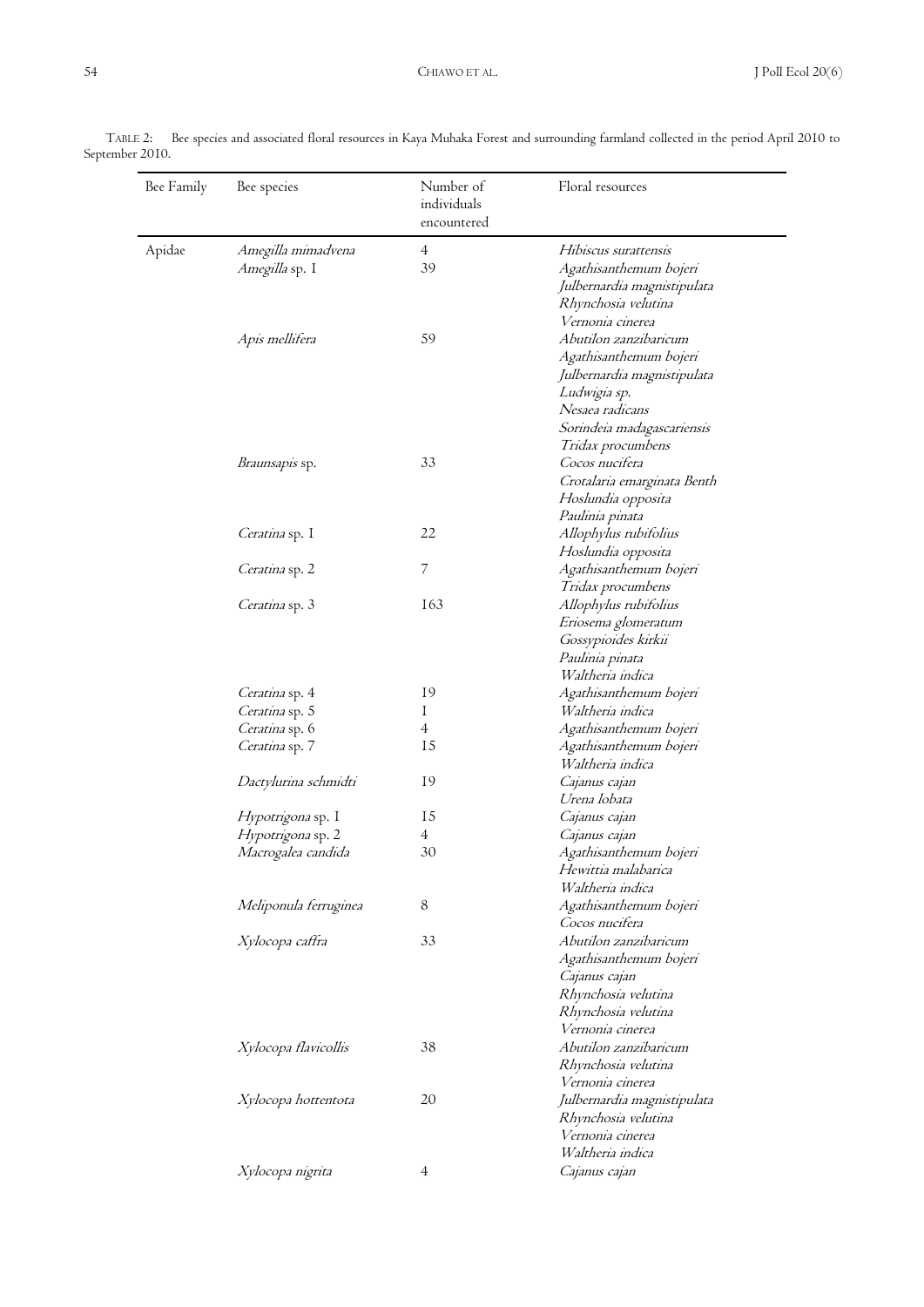| Bee Family   | Bee species            | Number of<br>individuals<br>encountered | Floral resources                                                      |
|--------------|------------------------|-----------------------------------------|-----------------------------------------------------------------------|
|              | Xylocopa scioensis     | 21                                      | Rhynchosia velutina                                                   |
| Halictidae   | Lasioglosum sp.        | $\overline{4}$                          | Allophylus rubifolius<br>Eriosema glomeratum<br>Truimfetta rhomboidea |
|              | Lipotriches sp. I      | 39                                      | Pupalia lappalea                                                      |
|              | Lipotriches sp. 2      | 6                                       | Pupalia lappalea                                                      |
|              | Lipotriches sp. 3      | 12                                      | Agathisanthemum bojeri                                                |
|              | Lipotriches sp. 4      | 11                                      | Hoslundia opposita                                                    |
|              | Nomia sp.              | $\overline{4}$                          | Julbernardia magnistipulata                                           |
|              | Pseudapis sp.          | 24                                      | Agathisanthemum bojeri<br>Allophylus rubifolius                       |
|              |                        |                                         | Chamaeerista mimosoides                                               |
|              |                        |                                         | Eriosema glomeratum                                                   |
|              |                        |                                         | Pupalia lappalea                                                      |
|              | <i>Pseudapis</i> sp. 2 | 8                                       | Chamaeerista mimosoides                                               |
|              | Steganomus sp.         | 11                                      | Crotalaria emarginata Benth                                           |
| Megachilidae | Euaspis abdominalis    | $\mathfrak{Z}$                          | Paulinia pinata                                                       |
|              | Heriades sp.           | 18                                      | Truimfetta rhomboidea                                                 |
|              | Megachile discolour    | $\overline{4}$                          | Crotalaria emarginata Benth                                           |
|              |                        |                                         | Crotalaria emarginata Benth                                           |
|              | Megachile felina       | 7                                       | Crotalaria emarginata Benth                                           |
|              | Megachile sp. 2        | 19                                      | Cajanus cajan                                                         |
|              |                        |                                         | Crotalaria emarginata Benth                                           |
|              |                        |                                         | Hyptis suaveolens                                                     |
|              |                        |                                         | Indigofera paniculata                                                 |
|              |                        |                                         | Indigofera paniculata                                                 |
|              |                        |                                         | Julbernardia magnistipulata                                           |
|              |                        |                                         | Tephrosia villosa                                                     |
|              |                        |                                         | Truimfetta rhomboidea                                                 |
|              | Megachile sp. 3        | 10                                      | Hyptis suaveolens                                                     |
|              |                        |                                         | Truimfetta rhomboidea                                                 |
|              | Megachile sp. 5        | Ι                                       | Hyptis suaveolens                                                     |
|              | Megachile sp. 7        | 4                                       | Philenoptera bussei                                                   |
|              | Megachile sp. 8        | $\overline{4}$                          | Hyptis suaveolens                                                     |
|              | Megachille sp. 6       | Ι                                       | Agathisanthemum bojeri                                                |
|              | Pachyanthidium sp.     | 7                                       | Rhynchosia velutina                                                   |

| TABLE 2 continued |  |
|-------------------|--|
|-------------------|--|

richness was noticed in the forest core at 0 km. Increasing distance from forest core had no significant effect on floral richness ( $F_{1,4} = 0.0005$ ,  $P = 0.983$ ). Floral richness had a significant positive effect on bee species richness ( $F_{1,10}$  = 34.5,  $P = \langle 0.0002, R^2 = 0.775 \rangle$  (Fig. 5).

#### *Bee relative abundance*

Overall, there was uneven distribution of bee species in the survey area, the evenness index was  $J = 0.427$ . However, evenness was generally higher in the forest core than in other habitats followed by fallow farmlands. Forest edge and crop fields were largely uneven as indicated by their low profiles (Fig. 6). High abundance of Ceratina sp. 3, Apis mellifera, Amegilla sp. 1, Lipotriches sp. 1, Xlocopa flavicollis,

Braunsapis sp., Macrogalea candida, and Xylocopa caffra, affected mainly the evenness of bee distribution.

# **DISCUSSION**

## *Effect of habitat type on bee diversity and abundance*

Overall bee abundance is a positive function of the abundance of flowers in a habitat (Banaszak 1996; Potts et al. 2003). This fact could explain the high overall diversity and abundance of bees in fallow farmland recorded in the study area. The key floral resources supporting high bee diversity in fallow farmlands were mainly annual plants. Bee diversity is known to be strongly correlated with the species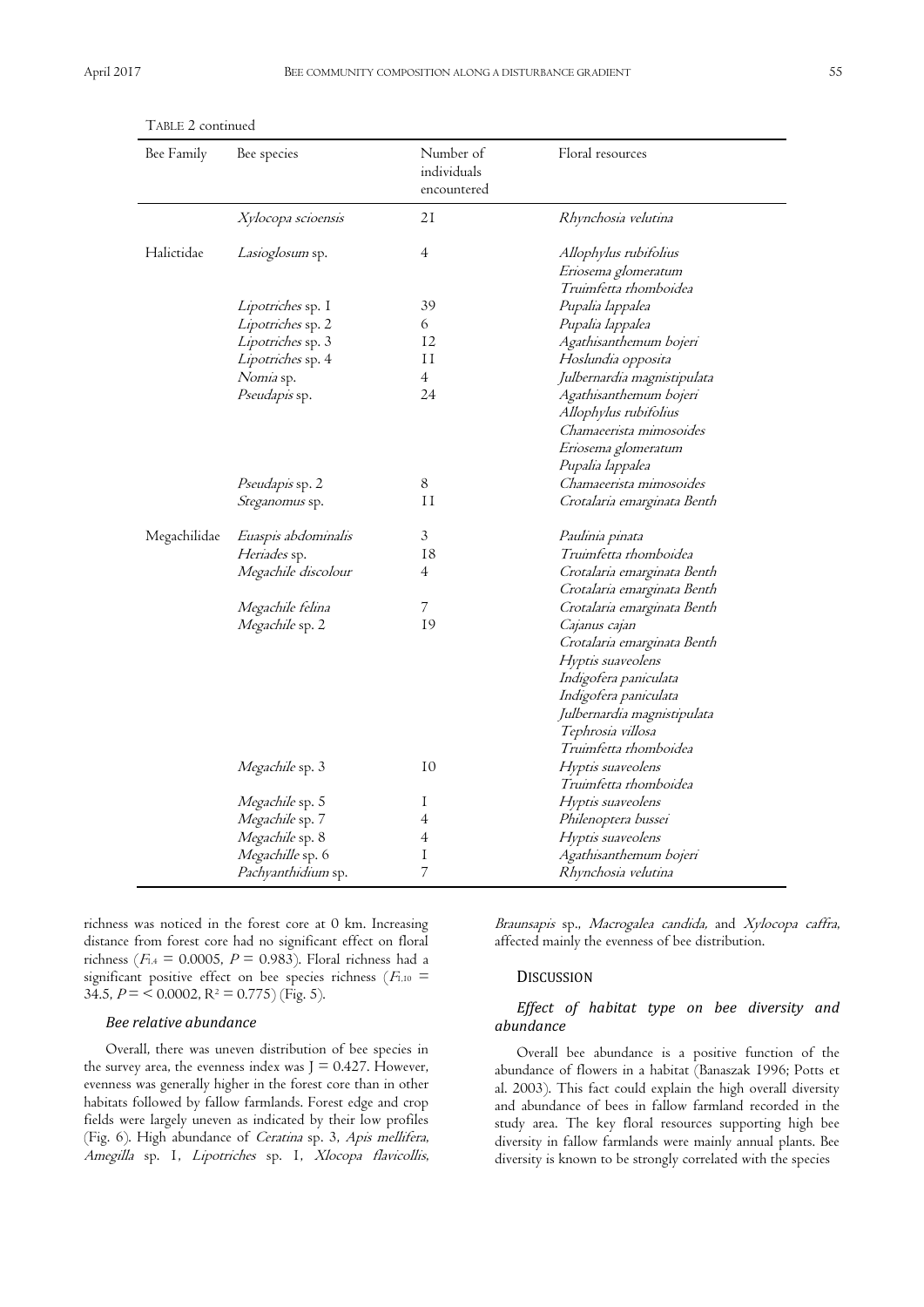

FIGURE 2: Rényi diversity profiles for separate habitats; alpha = 0 indicates species richness; marked points along each profile represent randomly selected sampling points for each habitat: X1- Crop fields, X2-Fallow farmland, X3-Forest core, X4-Forest edge.

richness of annuals (Potts et al. 2003) and overall floral diversity (Banaszak 1996). Our results finding agree with Gikungu et al. (2011) in Kakamega forest, where the overall bee abundance was high in fallow farmlands as well. Apart from a high richness of floral resources, fallow farmland was constantly very heterogeneous, consisting of woody and herbaceous plants offering nesting and feeding requirements for a large diversity of bee species. The heterogeneity attributed to a mix of large cashew nut trees, mango trees and associated woody shrubs, annual flowering plants and grassland patches.

At the forest edge, high abundance of Agathesanthemum bojeri, Tridax procumbens and Waltheria indica probably attracted foraging bees contributing to an important bee abundance. Bee abundance in crop fields was similar to that of the forest edge due to low-level land use and limited or no use of agrochemicals. After crop harvest, abundant weedy plants flowered on the fields attracting foraging bee species. Crop fields were also characterised by unmanaged hedgerows, which appeared advantageous for the survival of wild flowers that attracted bees. Also Potts et al. (2003) showed that open habitats with abundant floral resources attract numerous foraging bee species. Such disturbed habitats have favourable environmental conditions that are correlated with high bee abundance including temperature, light intensity and humidity (Liow et al. 2001). The low bee diversity and abundance observed in the forest core could thus be attributed to low temperatures, higher humidity and low light intensity associated with a closed forest canopy. Furthermore, the forest core had the lowest abundance and richness of floral resources, explaining the relatively low bee diversity we recorded. However, we considered only the understory community where very few plants were flowering.

Surprisingly, crop fields had the greatest absolute bee species richness. Besides floral resource abundance this could further be attributed to the high attraction of 'tourist' bee species to such disturbed habitats. These do not reside within them and have potentially large foraging ranges like Amegilla and Xylocopa sp. (Liow et al. 2001). If managed properly, crop fields may thus offer supplementary conservation sites for bee species. Carefully designed wild flower and crop mixtures in crop fields could supply important floral resources to bee species in farmlands and support bee conservation in farmlands. Highly abundant bee species included Ceratina sp, Apis mellifera, Lipotriches sp,



FIGURE 3: Abundance of each bee family per habitat. Bars represent number of individuals with standard error.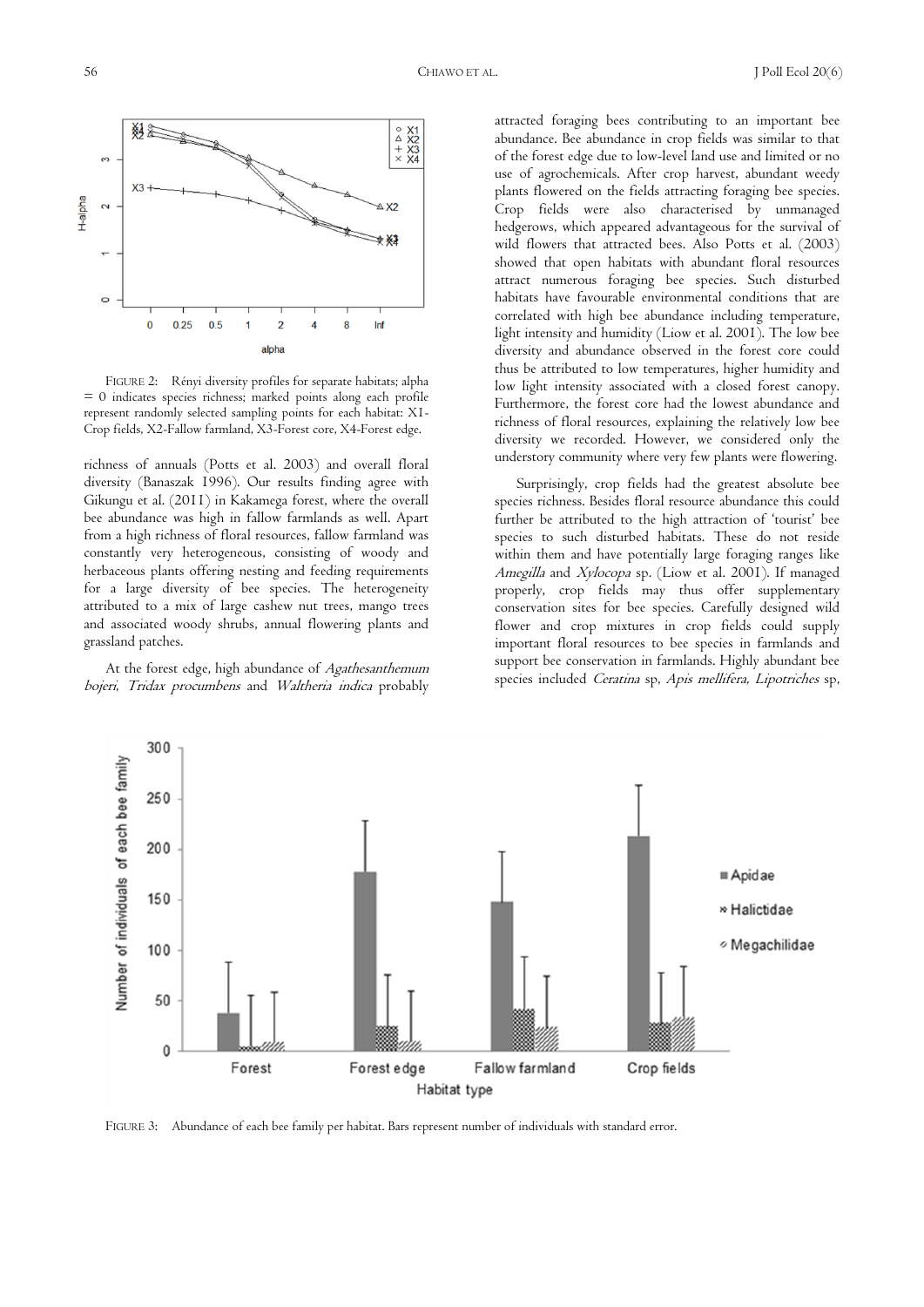

FIGURE 4: Cluster analysis of bee species composition in Kaya Muhaka Forest and surrounding farmland: X1-Crop fields, X2-Fallow farmland, X3-Forest core, X4-Forest edge.



FIGURE 5: Effect of floral resources richness on bee species richness.

Xylocopa flavicollis, Braunsapis sp, Macrogalea candida and Xylocopa caffra. However, low abundance of some bee species, especially solitary bees, could be attributed to a limitation or absence of their preferred host plants. Possibly rare bee species, which were recorded in low numbers were i.a. Euaspis sp., Lasioglosum sp., Amegilla mimadvena, and Xylocopa nigrita. Future studies should focus on such rare species and their habitat requirements.

Halictidae were most abundant in fallow farmland where relatively stable habitat conditions with a mix of grasses and shrubs in this habitat could provide favourable nesting sites. Apidae was the dominant bee family across all habitats, similar to a study at Mt. Carmel (Potts et al. 2003). Most Apidae species are long distance foragers and can explore

diverse nectariferous flowers across many habitats. They are less affected by differences in habitats and abundant in diverse habitat types. High abundance of Ceratina sp. and honey bees (Apis mellifera) contributed largely to the dominance of the family.

Megachilidae were more common in crop fields, attributable to the presence of their important floral resources, Leguminaceae plants e.g Cajanus cajan and Crotalaria emarginata. The distribution of Megachilidae appeared to be linked to pollen resources as in the case of leguminous plants, see also Potts et al. (2003). It is evident that different groups of bees show contrasting responses to land use change, likely driven by differences in their foraging and nesting biology (Brosi et al. 2008).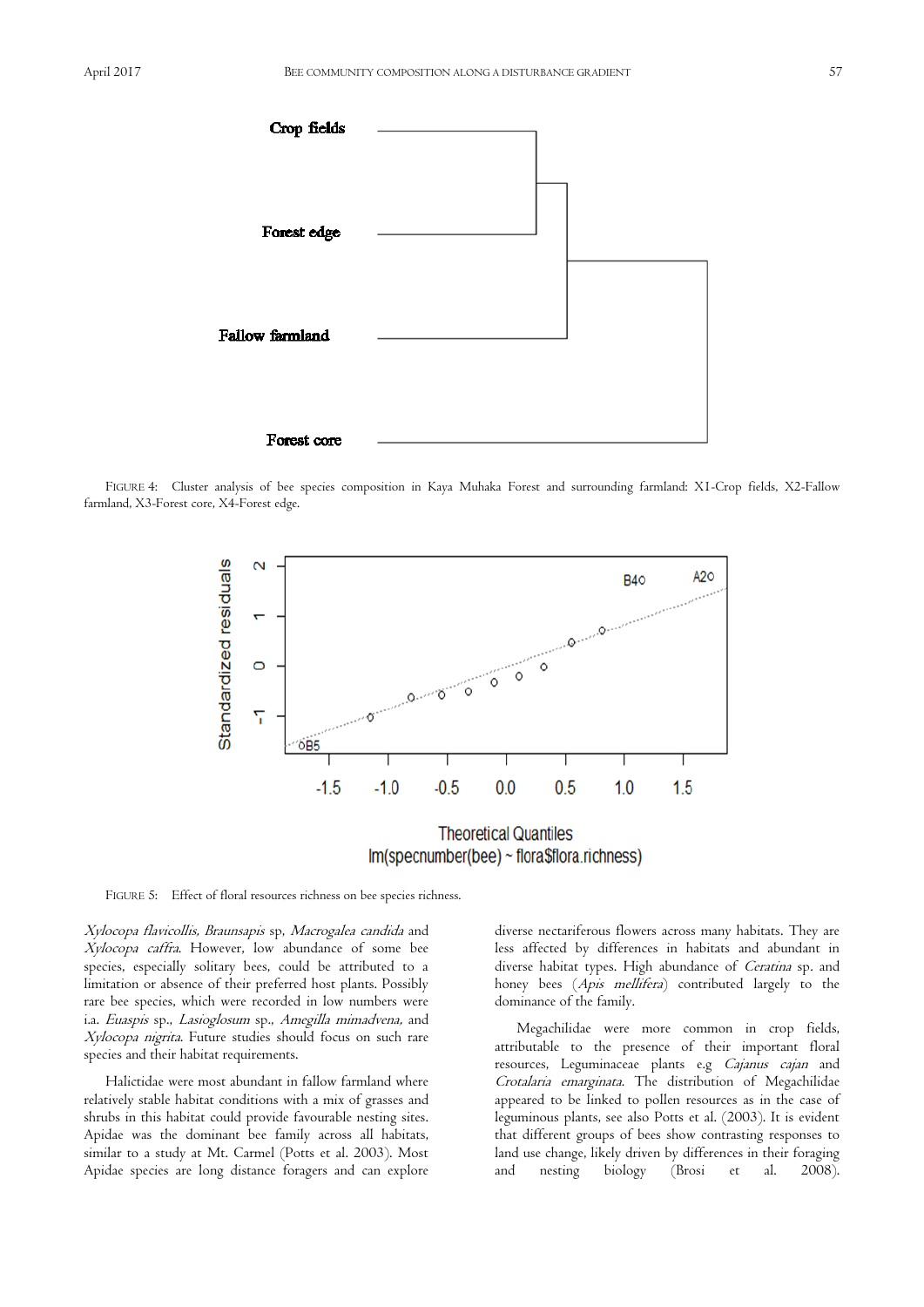

FIGURE 6: Rényi evenness profiles of bees for separate habitats; marked points along each profile represent randomly selected sampling points for each habitat: X1-Crop fields, X2- Fallow farmland, X3-Forest core, X4-Forest edge

## *Effect of increasing distance from forest on bee diversity and abundance*

In contrast to Brosi et al. 2007 and Klein et al. (2007), we found a significant negative effect of distance from the forest core on bee diversity. The results provide evidence that distance from natural habitats may strongly determine spatial distribution of bees. This finding conforms to the pattern found by Rickets et al. (2008) which reported that native pollinator visitation rate drops to 50 % away from natural habitats. The result is also consistent with the findings of similar research (e.g., Morandin & Winson 2005; Chacoff & Aizen 2006; Bailey et al. 2014). However, overall bee abundance did not vary significantly with distance from the forest implying that most bees are dependent on habitat quality rather than proximity to primary forests and some occur in high abundance away from the natural forest. Kaya Muhaka forest and forest edge probably act as buffers for conservation of bees where they may seek refuge for nesting and foraging when the farmlands are extensively impoverished and indiscriminately disturbed. Though the level of habitat heterogeneity in the habitats was not the same, it was observed across all habitats. This could have been the most important factor influencing the diversity and abundance of bees. Regional habitat heterogeneity could be a more important factor than farming practice in determining the diversity and abundance of pollinators in agricultural landscapes (Brosi et al. 2008).

This study reveals that habitat heterogeneity, presence of natural habitats and land use practices are key factors in determining bee diversity and abundance in a given region. Natural habitats and sites with high heterogeneity have the highest capacity to provide diverse ecological requirements for insect pollinators including shelter, foraging, mating and breeding sites (Kremen et al. 2007). Open and heterogeneous habitats support high bee diversity and overall pollinator abundance. Forest core, forest edge, fallow farmlands and crop fields are important and complement each other in the conservation of insect pollinators. Contrary to traditional opinion, farmlands can be important conservation areas when properly managed to maintain habitat quality, a fact emphasised by Klein et al. (2007). Kaya Muhaka forest and surrounding farmlands have the

potential to support diverse bee communities. However, current human activities may lead to habitat change and degradation and will need to be controlled to further threaten bee populations. Forest edge is an important foraging site for insect pollinators and needs to be conserved. An ecosystem approach to farming in the Muhaka area, along with careful management including wildflowers and crop mixtures, could help to make the farmlands important conservation sites for bees and other pollinators. Our findings echo the need for an ecosystem approach for the management of agro-ecosystems to support sustainable pollination services and contribute to our understanding of the effects of land use change on insect pollinators and their degree of resilience in disturbed habitats.

#### ACKNOWLEDGEMENTS

We acknowledge the National Council for Science and Technology (NCST) for funding the study. National Museums of Kenya (NMK) management for hosting the work at Centre for Bee Biology and Pollination (CBBP). CBBP supported the work with taxonomic skills, field materials and equipment; it also provided working space and resources that were useful for bee identification. We thank Kaya elders and Kaya Muhaka community. Staff of herbarium, NMK for floral resources identification and CFCU staff at Ukunda for logistical assistance.

#### **REFERENCES**

- Allen-Wardell G, Berhardt T, Bitner R (1998) The potential consequences of pollinator declines on the conservation of biodiversity and stability of food crop yields. Conservation Biology 12:8-17.
- Bailey S, Requier F, Nusillard B, Stuart PMR, Potts SG, Bouget C (2014) Distance from forest edge affects bee pollinators in oilseed rape fields. Ecology and Evolution 4:370-380.
- Banaszak J (1996) Ecological bases of conservation of wild bees. In The conservation of bees, Linnean Society Symposium series 18:55-62.
- Banaszak J (2000) Effect of habitat heterogeneity on the diversity and density of pollinating insects. In: Ekom B, Irwin ME, Robert Y (eds) Interchanges of Insects between Agricultural and Surrounding Landscapes. Kluwer Academic Publishers, Dordrecht, pp 123–140.
- Banaszak J (1992) Strategy for conservation of wild bees in an agricultural landscape. Agriculture Ecosystems and Environment 40:179-192.
- Baude M, Kunin WE, Boatman ND, Conyers S, Davies N, Gillespie MAK, Morton RD, Smart SM, Memmott J (2016). Historical nectar assessment reveals the fall and rise of floral resources in Britain. Nature 530: 85-88.
- Biesmeijer JC, Roberts SPM, Reemer M, Ohlemuller R, Edwards M, Peeters T (2006) Parallel declines in pollinators and insectpollinated plants in Britain and the Netherlands. Science 313:351-354.
- Brosi BJ, Daily G, Ehrlich PR (2007) Bee community shifts with landscape context in a tropical countryside. Ecological Applications 17:418-430.
- Brosi BJ, Daily GC, Shih TM, Oviedo F, Durán G (2008) The effects of forest fragmentation on bee communities in tropical countryside. Journal of Applied Ecology 45:773-783.
- Burgess ND, Clarke, GP, Madgewick, J, Robertson SA, Dickinsen A (2000) Distribution and status. In: Burgess N, Clarke G (eds).